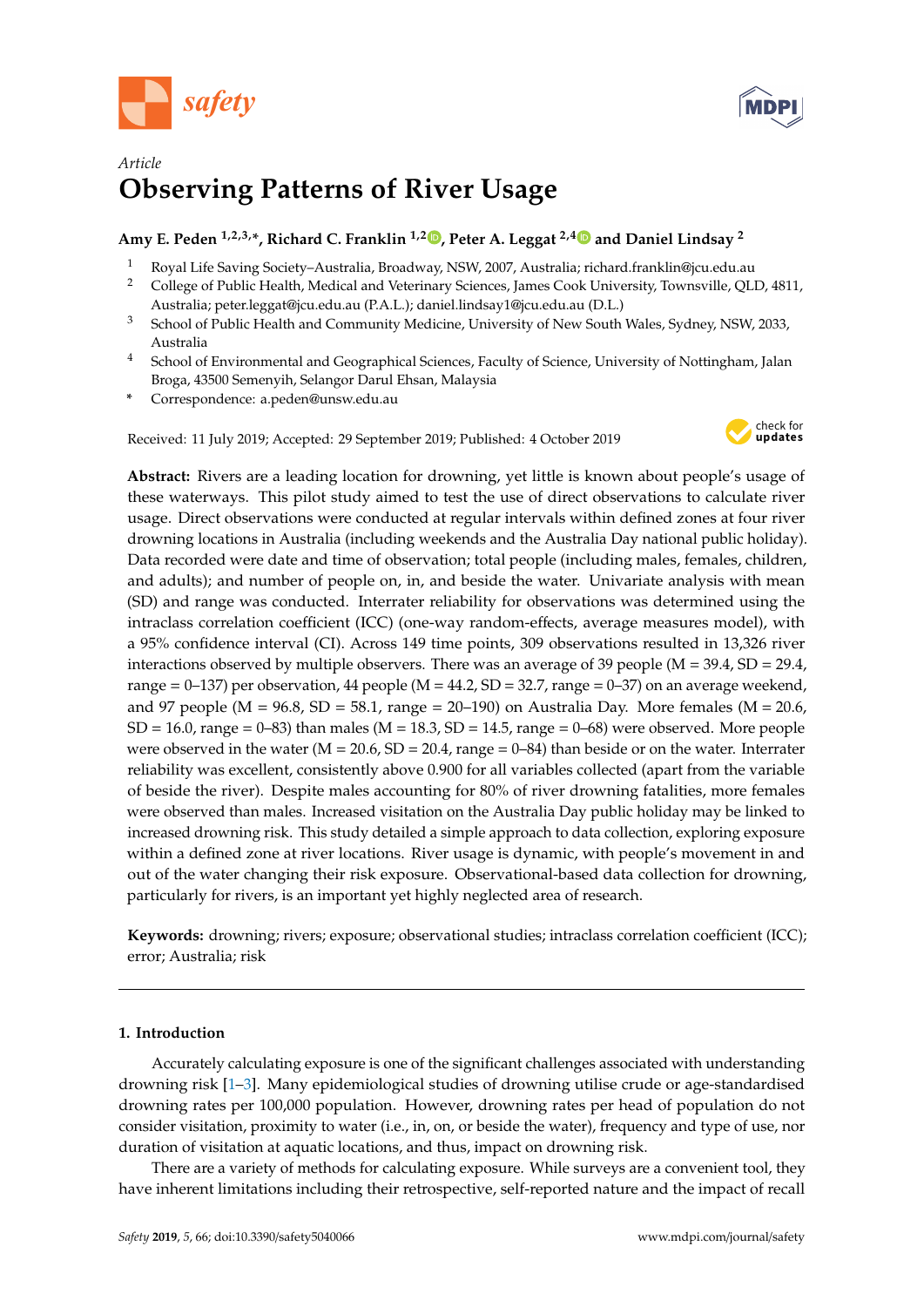bias on accuracy of data [\[4,](#page-12-2)[5\]](#page-12-3). Observational studies are a popular alternative, although they are not without their own limitations, such as observer bias, confounding and selection bias, and cost [\[6\]](#page-12-4).

To date, although surveys have been used to quantify drowning risk by exposure [\[1,](#page-12-0)[3,](#page-12-1)[7,](#page-12-5)[8\]](#page-12-6), with a number of studies in Australia [\[9–](#page-12-7)[11\]](#page-12-8), the only observational studies conducted have been at beaches [\[2,](#page-12-9)[12,](#page-12-10)[13\]](#page-12-11). This is despite rivers being the leading location for drowning in Australia [\[11\]](#page-12-8) and a significant contributor to the global estimate of 360,000 fatal drownings each year [\[14\]](#page-12-12). There is a dearth of information enabling river drownings to be considered in the context of exposure at river locations.

Computer-assisted telephone interviewing (CATI) surveys have retrospectively asked participants about their aquatic usage to determine drowning rates by age group and sex [\[1](#page-12-0)[,3\]](#page-12-1). For overall drowning risk in the Australian state of New South Wales, Mitchell et al. [\[1\]](#page-12-0) found 25–34 year old males recorded the highest fatal drowning rate per 100,000 population, however when exposure was taken into account, males 65 years and older recorded the highest rate when exposed via being in or on the water and via swimming. For Australian beaches, Morgan et al. [\[2\]](#page-12-9) found that males, when compared to females, spent longer in the water, were more likely to use surfing equipment, and mainly used a surf zone located farther from the shore and in deeper water. Findings suggest the overrepresentation of males in surf beach drowning statistics is, in part, a product of greater total exposure to the water plus more frequent exposure to deeper water and bathing further from shore [\[2\]](#page-12-9).

For Australian rivers, after adjusting for exposure, Peden et al. (2018) [\[3\]](#page-12-1) found a similar result, with males (7.6 times), males 75+ years (8.5 times), and females 55–74 years (8.5 times) more likely to drown. When compared to females, males were 8.5 times more likely to drown with alcohol present and 25.5 times more likely to drown in a watercraft-related incident.

Data on exposure are important in order to identify those at increased risk of river drowning and guide effective prevention efforts. Given the dearth of information about river exposure, including a lack of real-time data collection in the field [\[3\]](#page-12-1), this pilot study aimed to test the use of direct, visual observations to calculate river visitation.

# **2. Materials and Methods**

This study utilised direct observation at popular access points to four river drowning locations during the 2018 summer (January and February) in Australia. Observers recorded data about patrons' river usage within a pre-defined zone at regular intervals on a pre-prepared data collection sheet. This study forms part of a broader suite of work examining the epidemiology, risk factors, and strategies for the prevention of river drowning in Australia [\[3,](#page-12-1)[9](#page-12-7)[–11](#page-12-8)[,15](#page-12-13)[–19\]](#page-12-14).

# *2.1. Site Selection*

Observations were conducted at four river drowning locations, namely Alligator Creek (in the Australian state of Queensland) and the Murrumbidgee, Murray, and Hawkesbury rivers (in the state of New South Wales). Popular recreational locations with designated entry and exit points were chosen as the locations at the sites where the observational study would be conducted. Locations were chosen based on ease of use (in particular travel between two zones with consecutive days of data collection) and to achieve a mix of locations. Sites chosen spanned two Australian states; represented both council run and National Park owned and operated locations; were known for a mix of usage, e.g., popular swimming and/or boating locations; were both in towns and on the outskirts of towns; and in both tropical and sub-tropical climates.

### *2.2. Zone Identification and Study Design*

The project team, prior to collecting data, conducted a site visit to define the observation zone. Zones were defined by observing the location and identifying common entry and exit points for the river. The zone then extended to a predetermined point (usually a tree or other geographical feature explained to all observers collecting data at the site) to the left and right, as well as to the riverbank on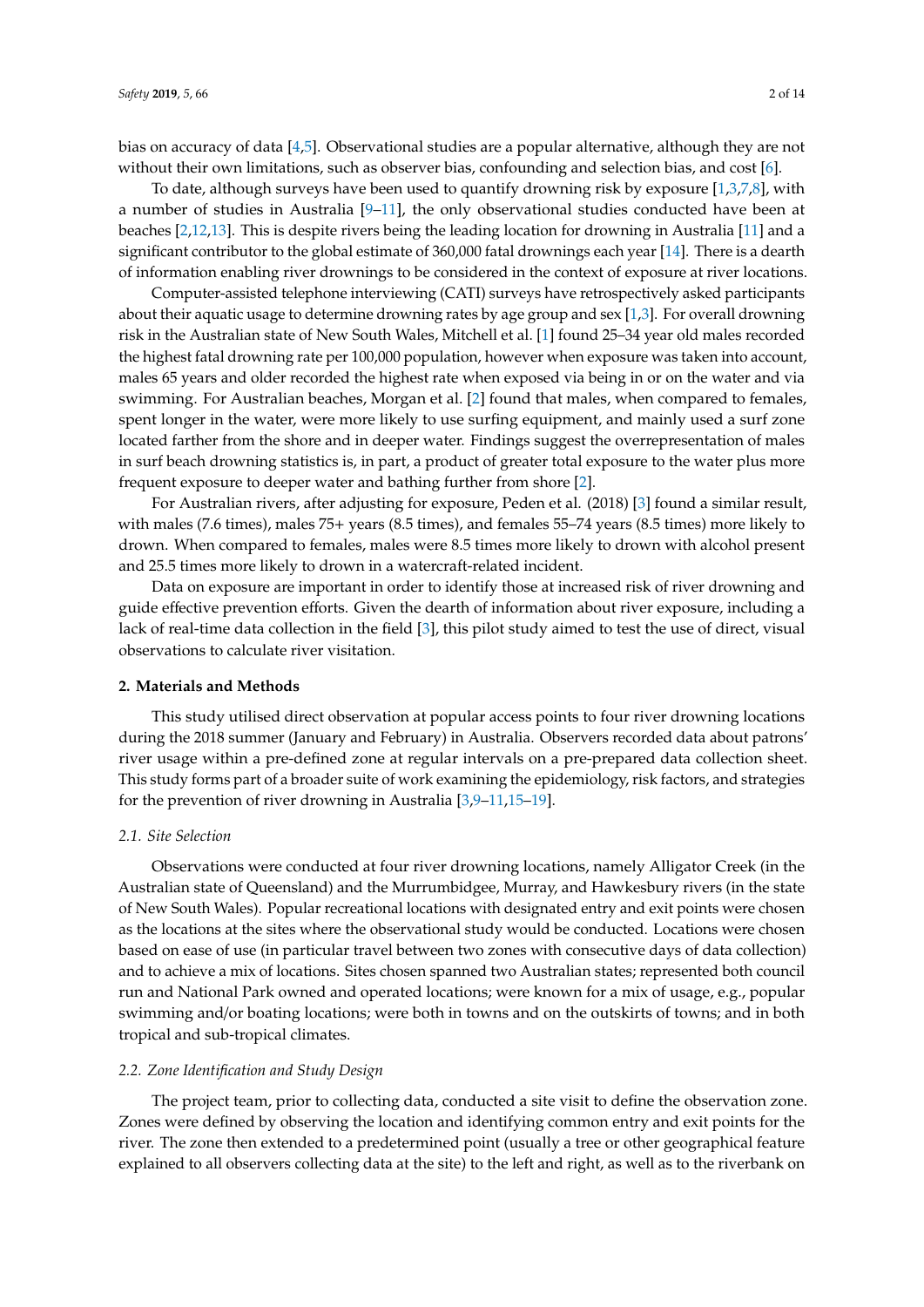the opposite side of the river. This was done to ensure consistency of observations and to ensure all observers used the same zone.

The methodology for identification of zones was adapted from the 'Bingeing on the Beach' study, which defined the sand and water between the flags (red and yellow beach flags put out by surf lifesavers to indicate the patrolled location to swim) as the zones of interest [\[20\]](#page-12-15). The zones of interest for this adaptation to rivers used an area that incorporated the water (both underneath and on top of) and the river bank/beach entry area. The riverbank zone extended to the beach entry area at Alligator Creek and the Murrumbidgee River, and to the grassy recreation area at the Murray and Hawkesbury River. When initially defining the zones, it was ensured that no blind spots were within the identified zone. Using direct observation, a minimum of two observers (from a pool of four), collected data on river usage within the predefined zone. Within the zone, observers collected data from a consistent location.

### *2.3. Data Collection*

Data were collected across all sites for Friday, Saturday, and Sunday, with the Murray River having four extra days of data collection (Monday to Thursday). The Murray River data collection timeframe included Australia Day (Friday 26th January), which is a national public holiday in Australia. A seven day data collection period was used for the Murray due to its popularity and because it is a leading location for fatal drowning. This extended data collection period also allowed for the examination of weekday variation in river usage.

Data collection occurred during the Australian summer (January and February) and during the daylight savings period (where the sun does not set until 20:00–21:00 at night). Data collection at all sites except the Hawkesbury River occurred during school holidays. For each site, data were consistently collected on the half hour, every hour between 10:30am and 16:30. These hours were chosen in order to capture what the authors felt would be the majority of river attendees. Data were also collected at various hours outside this in order to allow for greater exploration of people's visitation to rivers and how this changes over time during the day. Although observations were predominately conducted on the half hour, at hourly intervals, this was also varied, if required, based on factors such as needing to leave the site, other activities at the site, or wanting to see greater variation (i.e., 15 minutes intervals). Maximum daily air temperature was also recorded for each site from the [Australian] Bureau of Meteorology [\[21\]](#page-13-0). See Table [1](#page-3-0) for a description of the sites and an outline of the data collection time periods and number of observations for each site.

For each day of observations at each site, each observer had a clipboard with a data collection sheet (developed by the research team) and a pen. The data collection sheet recorded river name and the initials of the data collector. Each observer recorded the date and time of observation, and their interpretation of the total number of people observed, the number of children (under 18 years of age as defined by Australian criminal law [\[22\]](#page-13-1)) and the number of adults (18 years and over), number of males and females, and the numbers of people who were on the water (i.e., boating or paddling), in the water (i.e., swimming, wading), and beside the water (i.e., on the river bank). Observers stood beside each other to conduct their observations, but did not collude nor compare results at the time of data collection.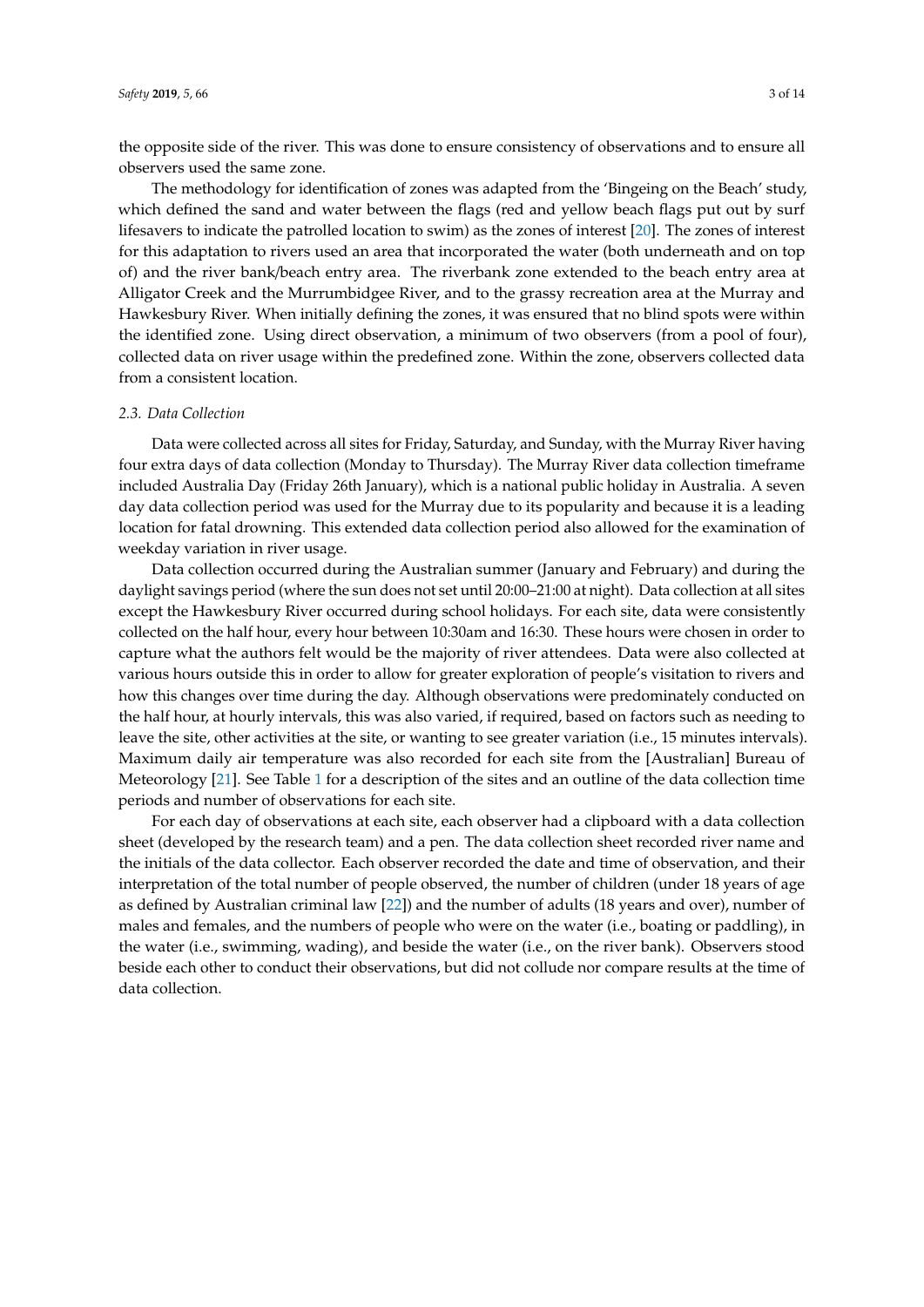|      | f observations conducted and number of observers. |           |  |
|------|---------------------------------------------------|-----------|--|
| $-1$ | Number of                                         | Number of |  |

Table 1. Data collection sites by time period, timeframe of observations, maximum daily air temperature, number o

**Maximum Daily Air**

| <b>Site Name</b>                           | <b>Description of Site Characteristics</b>                                                                                                                                                                                                                                                                                                                                                                 | Date                                                                                                                                                                                                           | Temperature<br><b>Degrees Celsius</b><br>(Fahrenheit) <sup>#</sup> | Time Period/Span <sup>1</sup> | Number of<br>Observations<br>Conducted | Number of<br><b>Observers</b> (Number<br>of Observations) |
|--------------------------------------------|------------------------------------------------------------------------------------------------------------------------------------------------------------------------------------------------------------------------------------------------------------------------------------------------------------------------------------------------------------------------------------------------------------|----------------------------------------------------------------------------------------------------------------------------------------------------------------------------------------------------------------|--------------------------------------------------------------------|-------------------------------|----------------------------------------|-----------------------------------------------------------|
|                                            | Located within Bowling Green National Park, no<br>gates or fees to enter. Carpark, BBQ facilities,<br>covered tables for eating, public toilet block,                                                                                                                                                                                                                                                      | Friday 12 January, 2018                                                                                                                                                                                        | 31.7(89.1)                                                         | 10:30-15:30                   | 6                                      | $\overline{2}$                                            |
| Alligator Creek,<br>Townsville, Queensland | boardwalk area, and beach entry. One camping<br>area with facilities and three camping areas                                                                                                                                                                                                                                                                                                               | Saturday 13 January, 2018<br>Sunday 14 January, 2018                                                                                                                                                           | 31.5(88.7)                                                         | 10:30-17:30                   | 8                                      | 2                                                         |
|                                            | without facilities. Safety signage warning of<br>previous death and injury at the site and<br>disallowing glass.                                                                                                                                                                                                                                                                                           |                                                                                                                                                                                                                | 33.5(92.3)                                                         | 10:30-16:30                   | 10                                     | 2                                                         |
|                                            | Carpark, BBQ facilities, covered tables for eating,<br>public toilets, and a child's playground. A canoe                                                                                                                                                                                                                                                                                                   |                                                                                                                                                                                                                |                                                                    |                               |                                        | 3                                                         |
| Murrumbidgee River,                        | club is located at the site. There is a grassed area                                                                                                                                                                                                                                                                                                                                                       | Friday 19 January, 2018                                                                                                                                                                                        | 39.8 (103.6)                                                       | 10:30-20:30                   | 11                                     |                                                           |
| Wagga Wagga, New                           | with trees and a sandy beach entry to the river.<br>Walkway past the beach entry and down further                                                                                                                                                                                                                                                                                                          | Saturday 20 January, 2018                                                                                                                                                                                      | 41.5(106.7)                                                        | $9:30 - 20:30$                | 12                                     | 3 (8 observations)<br>2 (4 observations)                  |
| South Wales                                | along the river. Safety signage was present<br>warning of submerged objects, strong currents,<br>and deep water.                                                                                                                                                                                                                                                                                           | Sunday 21 January, 2018                                                                                                                                                                                        | 42.1 (107.8)                                                       | $9:30 - 17:30$                | 9                                      | 3 (2 observations)<br>2 (7 observations)                  |
|                                            |                                                                                                                                                                                                                                                                                                                                                                                                            | Monday 22 January, 2018<br>Tuesday 23 January, 2018<br>Wednesday 24 January, 2018<br>Thursday 25 January, 2018<br>Friday 26 January, 2018 <sup>2</sup><br>Saturday 27 January, 2018<br>Sunday 28 January, 2018 | 38.2 (100.8)                                                       | $9:30 - 17:00$                | 9                                      | $\overline{2}$                                            |
|                                            | Carpark, large public reserve, child's playground,<br>BBQ facilities, picnic tables, public toilets, and<br>public café (licensed—except for Australia Day).<br>The riverbank is covered in grass with concrete<br>stairs and ramps to access the river at certain<br>points. There is safety signage warning about<br>strong currents. The site was a designated<br>'alcohol free zone' on Australia Day. |                                                                                                                                                                                                                | 41.5(106.7)                                                        | 10:30-18:00                   | 9                                      | $\overline{2}$                                            |
|                                            |                                                                                                                                                                                                                                                                                                                                                                                                            |                                                                                                                                                                                                                | 33.5(92.3)                                                         | 07:30-19:00                   | 9                                      | $\overline{2}$                                            |
| Murray River, Albury,<br>New South Wales   |                                                                                                                                                                                                                                                                                                                                                                                                            |                                                                                                                                                                                                                | 35.8 (96.4)                                                        | 08:30-17:30                   | 9                                      | $\overline{2}$                                            |
|                                            |                                                                                                                                                                                                                                                                                                                                                                                                            |                                                                                                                                                                                                                | 37.3 (99.1)                                                        | 08:30-17:30                   | 10                                     | 2                                                         |
|                                            |                                                                                                                                                                                                                                                                                                                                                                                                            |                                                                                                                                                                                                                | 34.2 (93.6)                                                        | 08:30-19:30                   | 12                                     | $\overline{2}$                                            |
|                                            |                                                                                                                                                                                                                                                                                                                                                                                                            |                                                                                                                                                                                                                | 36.8 (98.2)                                                        | 08:30-17:30                   | 10                                     | $\overline{2}$                                            |
| Hawkesbury River,                          | Carpark, large public reserve, public toilets, a<br>boat ramp, and a boardwalk area adjacent to the                                                                                                                                                                                                                                                                                                        | Friday 2 February, 2018<br>Saturday 3 February, 2018<br>Sunday 4 February, 2018                                                                                                                                | 24.7 (76.5)                                                        | 10:30-17:30                   | 8                                      | 2 (7 observations)<br>1 (1 observation)                   |
| Windsor, New South                         | boat ramp at the river's edge. The boat ramp<br>featured safety signage regarding paddle craft,<br>shallow water, wearing a lifejacket, and alcohol.                                                                                                                                                                                                                                                       |                                                                                                                                                                                                                | 26.8(80.2)                                                         | 10:00-17:30                   | 9                                      | 2 (3 observations)<br>1 (6 observations)                  |
| Wales                                      |                                                                                                                                                                                                                                                                                                                                                                                                            |                                                                                                                                                                                                                | 28.6(83.5)                                                         | $9:30 - 16:30$                | 8                                      | 2 (7 observations)<br>1 (1 observation)                   |

<span id="page-3-0"></span><sup>1</sup> Note: observations generally conducted on the half hour, every hour within the time period stated. <sup>2</sup> Australia Day public holiday. #Weather data sourced from climate data online from the [Australian] Bureau of Meteorology (http://www.bom.gov.au/climate/data/[index.shtml?bookmark](http://www.bom.gov.au/climate/data/index.shtml?bookmark=136)=136).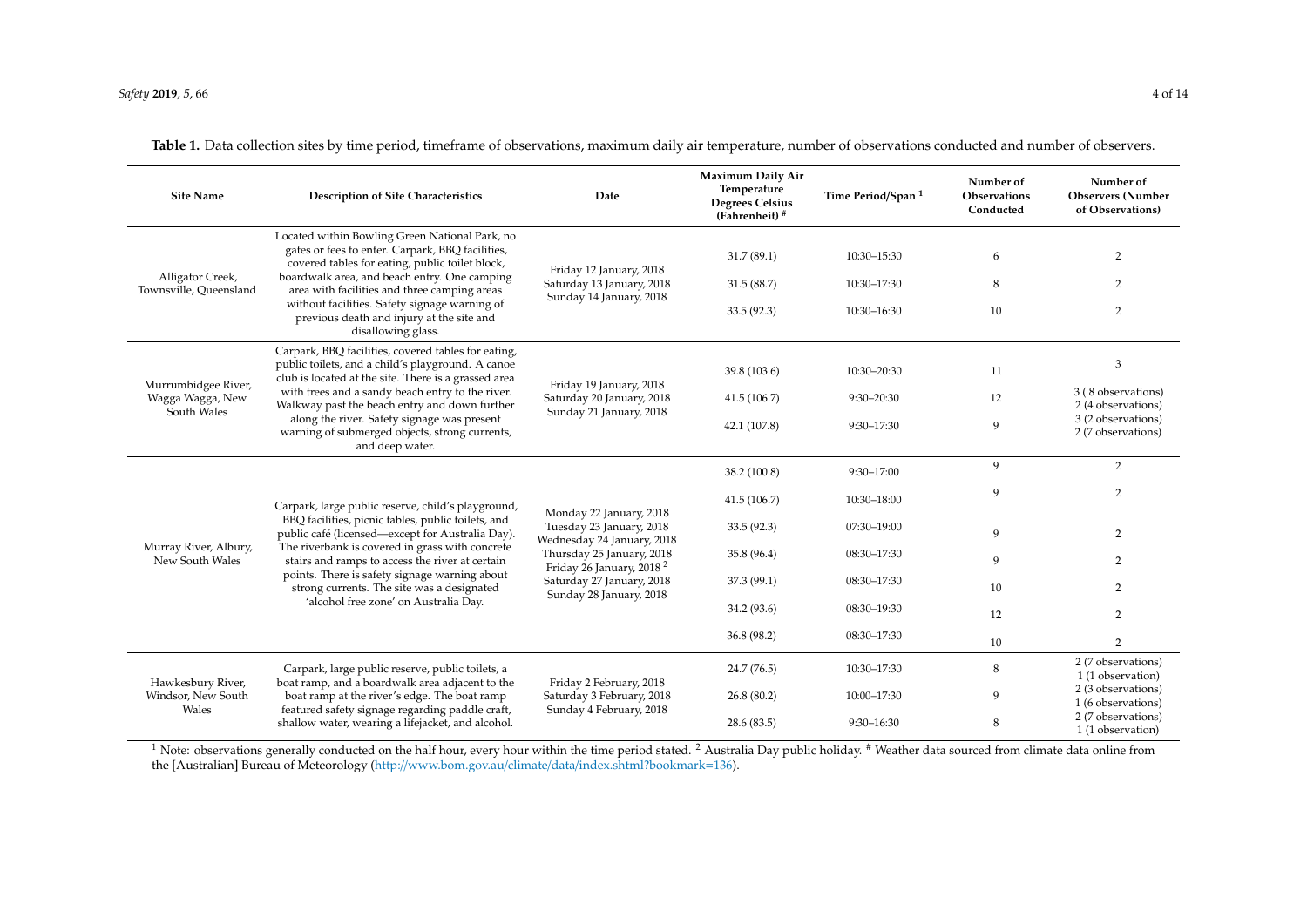### *2.4. Observer Characteristics*

Four observers were used across the data collection period. At any one time, a minimum of two observers were conducting observations. All observers were tertiary educated, three of four have expertise in drowning prevention, two have expertise in CPR-related research, and one prior training in observation techniques. All were aged between 22 and 43 years.

# *2.5. Data Coding and Cleaning*

Data sheets were retained and electronically scanned to the primary researcher's computer as an electronic backup. Data sheets were also photographed at the end of the day in case any sheets were lost. Data were transferred from the paper-based forms to an Excel spreadsheet at the end of each day. Twenty percent ( $n = 7$ ) of the sheets were rechecked by authors AEP and RCF; however, no data entry errors were identified. The four spreadsheets for each data collection site were combined into one file with a new variable added to denote the data collection site. The Excel spreadsheet was then converted into an IBMSPSS V20 dataset for the purposes of analysis. Time of day of observation was coded into the following time bands: morning (07:30–11:59), afternoon (12:00–17:59), and evening (18:00–20:30). These time bands correlate to data collection on drowning fatalities and allow for comparison of river exposure data with river fatality data.

# *2.6. Statistical Tests*

Data were examined using univariate analysis, with mean (SD) and range calculated. ANOVA and T-tests were used to calculate statistical differences in average people observed, males and females observed, adults and children observed, and river usage by time of day, day of week, public holidays, and weekends. A modified Bonferonni, as suggested by Keppel [\[23\]](#page-13-2), has been applied, deeming statistical significance  $p = 0.007$ . Interrater reliability for observations was determined using the intraclass correlation coefficient (ICC), with a 95% confidence interval (CI) reported. As per the guidelines outlined for ICC use in Hallgren [\[24\]](#page-13-3), a one-way random-effects, average measures model examining absolute agreement was the ICC method chosen for this study.

This model was chosen because different raters were used across observations, all observations in the study were performed by multiple raters, and the agreement between values of the raters was of interest to the study [\[24\]](#page-13-3). As Australia Day (Friday 26th January) was an outlier, this was removed from the analysis and dealt with separately. As it is a day when most people are not at work or school, data collected on Australia Day were compared to an average weekend day. Only those observations with two or more observers were used for the purposes of calculating ICC, being 97.4% of all observations undertaken.

# *2.7. Ethics*

Ethical approval for this study was provided by the Human Research Ethics Committee of James Cook University (HREC–H7249).

# **3. Results**

There were 309 observations conducted across 149 time points, resulting in 13,326 river interactions observed by multiple observers. Of the 309 observations, 19 (6.1%) were undertaken on Australia Day and eight (2.6%) were not conducted by a minimum of two observers, and were therefore excluded from the calculation of the ICC.

### *3.1. Non-Australia Day observations*

Of the 290 observations that did not occur on Australia Day, there was an average of 39 people  $(M = 39.4, SD = 29.4, range = 0-137)$  per observation. On average, significantly more females than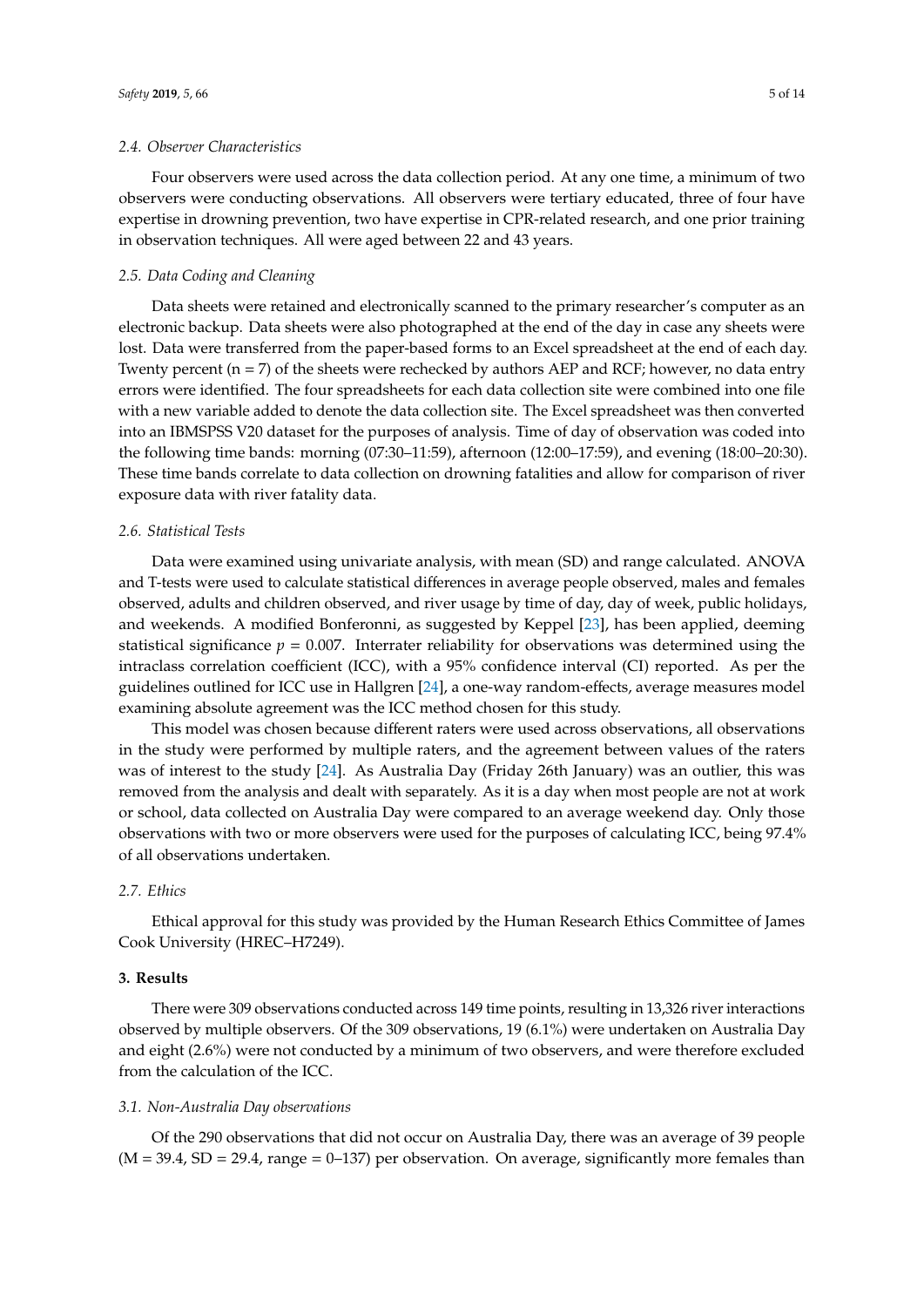males were observed (t(287) =  $-4.07$ ,  $p < 0.001$ ). A significantly higher average number of adults compared to children were also observed  $(t(288) = -12.953, p < 0.001)$  (Table [2\)](#page-5-0).

|                            | <b>People Per Observation</b>                      |            |  |  |
|----------------------------|----------------------------------------------------|------------|--|--|
|                            | Mean (SD)                                          | Range      |  |  |
| Total                      | 39.4 (29.4)                                        | $0 - 137$  |  |  |
|                            | <b>Sex</b>                                         |            |  |  |
| Male                       | 18.3 (14.5)                                        | $0 - 68$   |  |  |
| Female                     | 20.6 $(16.0)$ <sup>1,2</sup>                       | $0 - 83$   |  |  |
|                            | Age group                                          |            |  |  |
| Child (0-17 years)         | 13.3(11.2)                                         | $0 - 50$   |  |  |
| Adult (18 years and older) | $26.0(20.9)^{1,2}$                                 | $0 - 95$   |  |  |
|                            | Location                                           |            |  |  |
| In the river               | 20.6 (20.4) $^{1,2}$                               | $0 - 84$   |  |  |
| On the river               | 0.7(1.5)                                           | $0 - 12$   |  |  |
| Beside the river           | 18.2 (18.9) $^{1,2}$ when compared to on the river | $0 - 85$   |  |  |
|                            | Day of the week                                    |            |  |  |
| Monday                     | 25.3(17.5)                                         | $5 - 58$   |  |  |
| Tuesday                    | 50.1 (17.6)                                        | $27 - 85$  |  |  |
| Wednesday                  | 31.4(21.6)                                         | $1 - 60$   |  |  |
| Thursday                   | 32.7 (19.2)                                        | $4 - 60$   |  |  |
| Friday                     | 32.1(26.8)                                         | $1 - 105$  |  |  |
| Saturday                   | 41.3(32.5)                                         | $0 - 137$  |  |  |
| Sunday                     | 47.6 (32.9)                                        | $3 - 126$  |  |  |
|                            | Time of day                                        |            |  |  |
| Morning (07:30-11:59)      | 20.2(18.2)                                         | $0 - 94$   |  |  |
| Afternoon (12:00-17:59)    | 44.4 (28.9)                                        | $0 - 137$  |  |  |
| Evening (18:00-20:30)      | 70.8 (22.1) $2.3$<br>$\sim$<br>$\sim$              | $35 - 105$ |  |  |

<span id="page-5-0"></span>**Table 2.** Demographics, proximity to river, and day of week by people observed (*n* = 290 observations).

 $^1$  Independent samples t-test ( $p$  value).  $^2$  statistical significance  $p < 0.001$ .  $^3$  One-way ANOVA.

The largest average number of people were observed in the river, in contrast to those beside or on the river. As the day progressed, the average number of people observed significantly increased, with the highest average number of people observed during the evening hours (F  $(6,286) = 50.33$ ,  $p < 0.001$ ) (Table [2\)](#page-5-0).

Figure [1](#page-6-0) depicts the mean number of people observed by the number of observations across the day. The number of observations peaked in the morning (10:30) and early afternoon (15:30) ( $n = 30$ ) observations), whereas the average number of people observed peaked in the evening hours ( $n = 81$ ) people at 19:30). (Figure [1\)](#page-6-0).

On average, more females than males were observed on every day of the week. This was significant on Sundays (t(73) = −3.60, p = 0.001). Similarly, significantly more females than males were reported during the morning (t(89) =  $-4.91$ ,  $p < 0.001$ ) and afternoon (t(170) =  $-2.94$ ,  $p = 0.004$ ) observations. The smallest difference in visitation by sex was reported in the evening hours (Table [3\)](#page-6-1).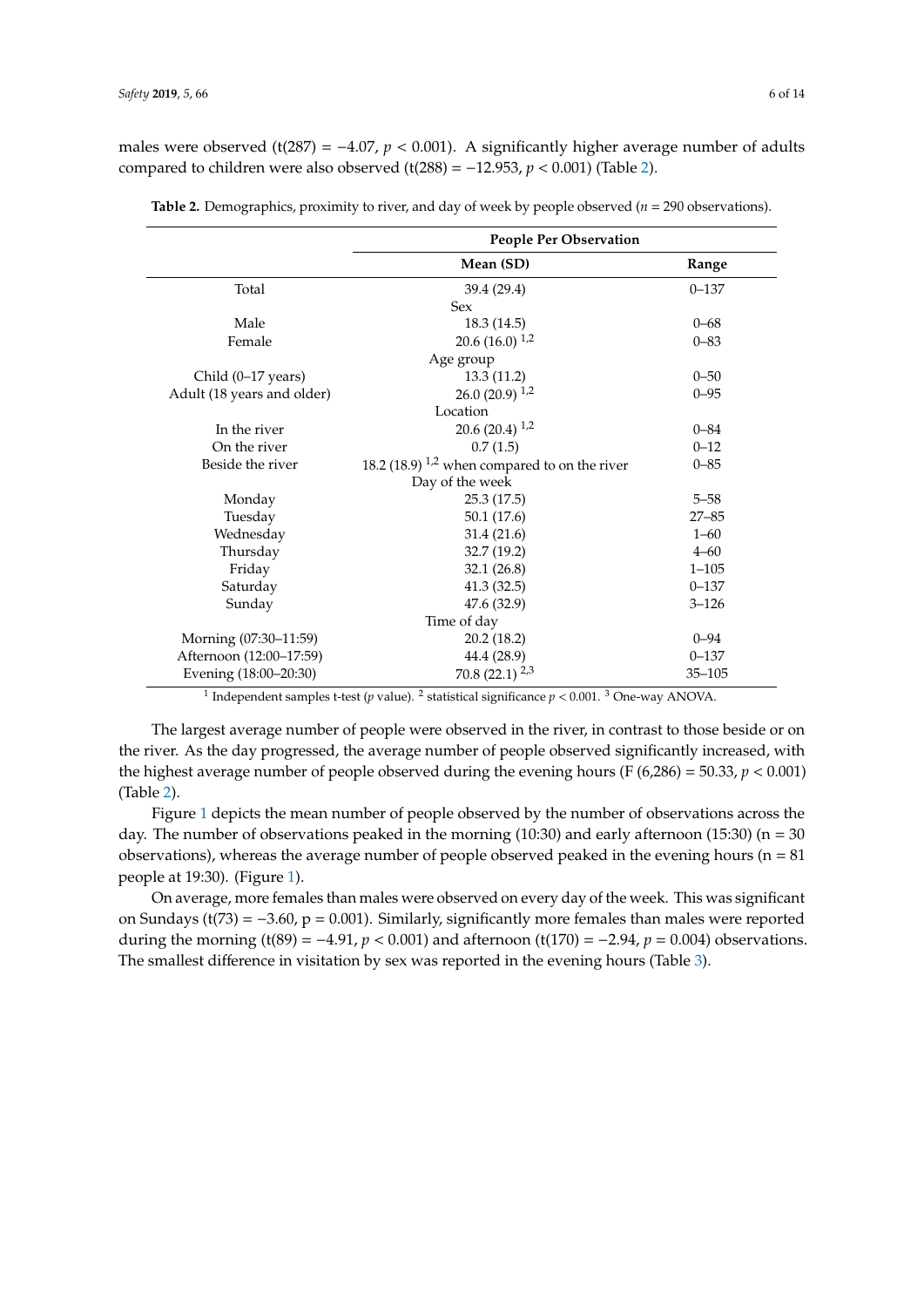<span id="page-6-0"></span>

**Figure 1.** Time of day by average number of people observed by number of observations. Note this **Figure 1.** Time of day by average number of people observed by number of observations. Note this figure depicts the time points where data were consistently collected across all observation sites, being figure depicts the time points where data were consistently collected across all observation sites, being on the half hour. on the half hour.

|                         | People Per observation |           |                           |           |
|-------------------------|------------------------|-----------|---------------------------|-----------|
|                         | <b>Males</b>           |           | <b>Females</b>            |           |
|                         | Mean (SD)<br>Range     |           | Mean (SD)<br>Range        |           |
| Total                   | 18.3 (14.5)            | $0 - 68$  | $20.6(16.0)^{1}$          | $0 - 83$  |
|                         | Day of week            |           |                           |           |
| Monday                  | 12.3(10.3)             | $3 - 37$  | 12.9(8.6)                 | $2 - 33$  |
| Tuesday                 | 22.6(12.7)             | $8 - 55$  | 27.3(10.8)                | $10 - 55$ |
| Wednesday               | 13.6(11.0)             | $1 - 34$  | 20.1(11.3)                | $3 - 35$  |
| Thursday                | 14.0(10.0)             | $2 - 35$  | 18.7(11.2)                | $2 - 35$  |
| Friday                  | 15.4 (13.8)            | $1 - 56$  | 18.1 (14.2)               | $1 - 65$  |
| Saturday                | 21.0(15.9)             | $1 - 60$  | 22.2(14.9)                | $1 - 56$  |
| Sunday                  | 21.5(14.9)             | $2 - 68$  | $26.5(19.4)^1$            | $1 - 83$  |
|                         | Time of day            |           |                           |           |
| Morning (07:30–11:59)   | 8.9(9.0)               | $1 - 46$  | 12.6 $(9.6)$ <sup>1</sup> | $1 - 48$  |
| Afternoon (12:00-17:59) | 20.9(13.5)             | $1 - 68$  | 24.4 (16.1)               | $1 - 83$  |
| Evening (18:00-20:30)   | 34.7 (14.0)            | $12 - 60$ | 35.3(12.1)                | $22 - 65$ |

<span id="page-6-1"></span>Table 3. Differences in river exposure by sex by in, on, or beside the river; time of day; and day of week.

<sup>1</sup> Statistical significance  $p = 0.007$ .

#### $Say$ *3.2. Australia Day*

Across the 19 observations conducted on Australia Day, an average of 97 people were observed, Frances are 19 6666 random conducted on Frashami Bay, an average of 97 people were 6666 read-<br>significantly higher than when compared to the mean number of people observed on an average After the when computed to the mean humber of people observed on an weekend day  $(t(176) = 3.96, p = 0.001)$  and higher than both an average weekend and an average weekday (excluding Australia Day) at the same location. Similar to non-Australia Day findings, more females than males were observed at the river (Table [4\)](#page-7-0).

*3.2. Australia Day* A similar average number of children were observed on Australia Day and the average weekend day. Significantly more adults were observed on Australia Day than an average weekend day (F(76,<br>222) 02.3.1. st 0.001) (Table 4) significantly higher than  $\frac{1}{2}$  is that mean number of people observed on an average of people of people on an average on an average of people of people of people of people of people of people of people of people on a  $232$ ) = 3.81,  $p < 0.001$ ) (Table [4\)](#page-7-0).

A significantly higher number of people on average were recreating beside the river on Australia<br>
A significantly higher number of people on average were recreating beside the river on Australia Day than on an average weekend day ( $F(72, 236) = 10.00$ ,  $p < 0.001$ ). More people on average were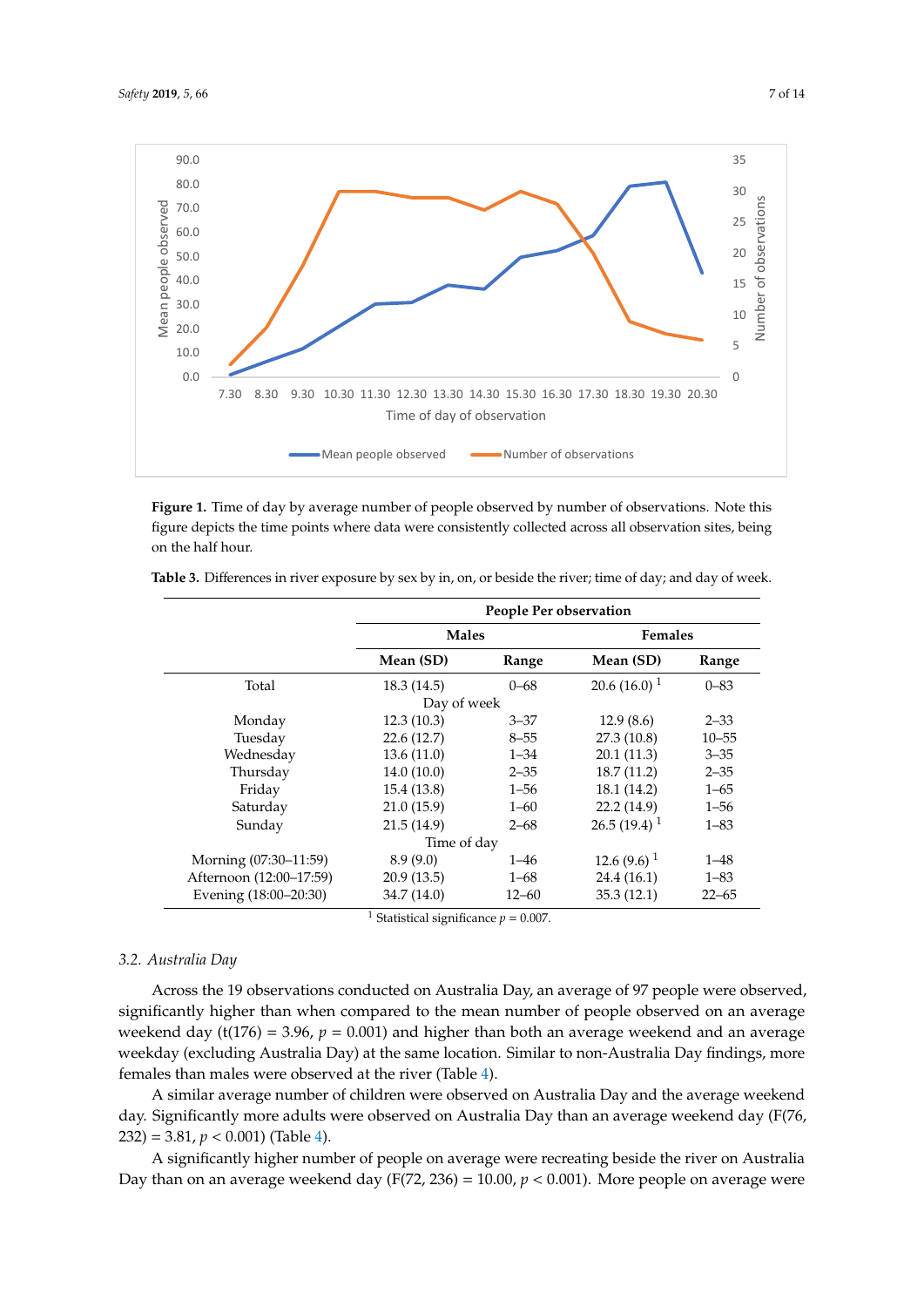<span id="page-7-0"></span>at the river in the afternoon hours on Australia Day than an average weekend day. There were no observations conducted on Australia Day in the evening hours to allow for comparison (Table [4\)](#page-7-0).

|                            | People Per observation     |            |                            |            |  |
|----------------------------|----------------------------|------------|----------------------------|------------|--|
|                            | Australia Day Average      |            | <b>Average Weekend Day</b> |            |  |
|                            | Mean (SD)                  | Range      | Mean (SD)                  | Range      |  |
| Total                      | 96.8(58.1)                 | $20 - 190$ | 44.2 (32.7)                | $0 - 137$  |  |
|                            | <b>Sex</b>                 |            |                            |            |  |
| Male                       | 46.6 $(33.1)$ <sup>1</sup> | $6 - 100$  | 20.6(15.6)                 | $0 - 68$   |  |
| Female                     | 49.2 (30.5) <sup>1</sup>   | $10 - 128$ | 22.9 (17.8)                | $0 - 83$   |  |
|                            | Age group                  |            |                            |            |  |
| Child (0–17 years)         | 46.6(33.1)                 | $6 - 100$  | 20.6(15.6)                 | $0 - 68$   |  |
| Adult (18 years and older) | 49.2 (30.5) <sup>1</sup>   | $10 - 128$ | 22.9 (17.8)                | $0 - 83$   |  |
|                            | Location                   |            |                            |            |  |
| In the river               | 26.8(18.1)                 | $1 - 50$   | 25.7(21.5)                 | $0 - 84$   |  |
| On the river               | 1.1(2.4)                   | $0 - 7$    | 0.9(1.7)                   | $0 - 12$   |  |
| Beside the river           | 68.9 (39.0) $^1$           | $13 - 130$ | 17.7(20.6)                 | $0 - 85$   |  |
|                            | Time of day                |            |                            |            |  |
| Morning (07:30–11:59)      | 34.9 (16.4)                | $20 - 60$  | 22.4 (20.9)                | $0 - 94$   |  |
| Afternoon (12:00–17:59)    | 138.0 (32.0)               | 96-190     | 51.4 (32.3)                | $0 - 137$  |  |
| Evening (18:00-20:30)      | $\overline{2}$             | $-2$       | 78.3 (20.3)                | $50 - 103$ |  |

| Table 4. Results of Australia Day observations, compared to average weekend day. |  |  |  |
|----------------------------------------------------------------------------------|--|--|--|
|----------------------------------------------------------------------------------|--|--|--|

<sup>1</sup> Statistical significance  $p = 0.001$ . <sup>2</sup> Data were not collected at these times on Australia Day and therefore analysis could not be conducted.

# *3.3. ICC Calculations*

Of the 131 calculations with a minimum of two observers, 106 (80.9%) had two observers and 25 (19.1%) had three observers. One observer (AEP) conducted 100.0% of the observations and a second observer (SP) conducted 81.7% of the observations.

There was a high degree of reliability found for all variables. The variable 'on the river' recorded perfect agreement. The average number of people observed had the next highest level of agreement between observers. The only variable with an ICC score below 0.900 was the variable of average number of people observed 'beside the river', which had an ICC(1,k) of 0.892 (CI: 0.769–0.955) (Table [5\)](#page-7-1).

<span id="page-7-1"></span>

|                |  |  |  | <b>Table 5.</b> Intraclass coefficient calculations (ICC 1,k) of accuracy of observations with a minimum of |  |  |
|----------------|--|--|--|-------------------------------------------------------------------------------------------------------------|--|--|
| two observers. |  |  |  |                                                                                                             |  |  |

|                            | Intraclass Correlation ICC (1,k) | Confidence Interval (CI) |
|----------------------------|----------------------------------|--------------------------|
| Total                      | 0.994                            | $0.988 - 0.998$          |
|                            | Sex                              |                          |
| Males per observation      | 0.955                            | $0.905 - 0.981$          |
| Females per observation    | 0.920                            | $0.830 - 0.967$          |
|                            | Age group                        |                          |
| Child (0–17 years)         | 0.939                            | $0.871 - 0.975$          |
| Adult (18 years and older) | 0.961                            | $0.916 - 0.984$          |
|                            | Location                         |                          |
| In the river               | 0.981                            | $0.959 - 0.992$          |
| On the river               | 1.000                            | 1.000-1.000              |
| Beside the river           | 0.892                            | $0.769 - 0.955$          |

High levels of reliability between observers was also seen on Australia Day, with all variables with an ICC score of above 0.900, with the exception of average number of females observed  $(ICC(1,k))$ = 0.894 (CI: 0.598–0.973). When comparing the ICC scores for Australia Day to those of an average weekend day, results were mixed. The variables of total people observed, males, females, adults, and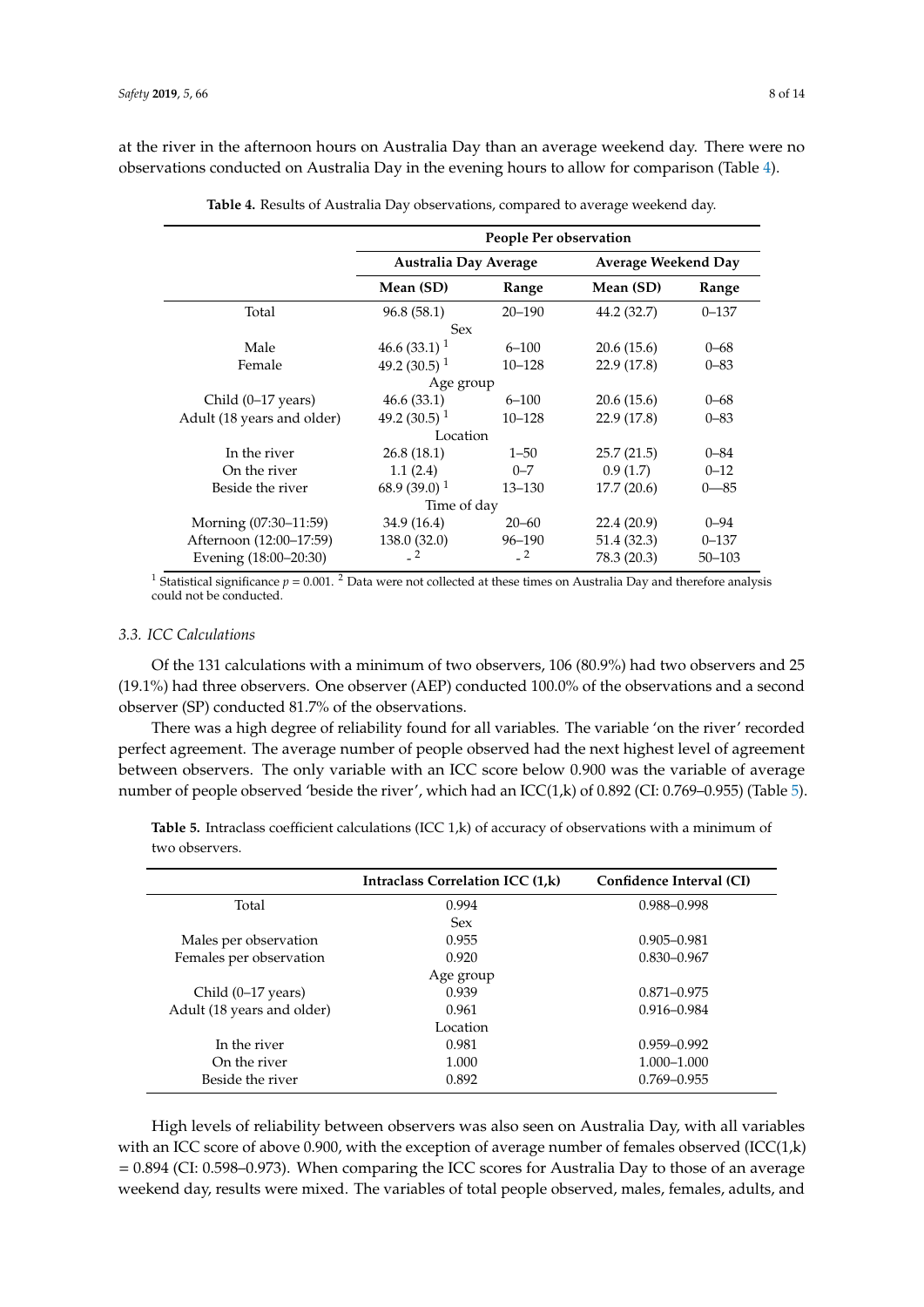beside the river recorded higher ICC scores on the average weekend day, with the variables of children, in the river, and on the river recoding higher ICC scores on Australia Day (Table [6\)](#page-8-0).

|                            | Australia Day                                        |                             | Average Weekend Day                                  |                             |
|----------------------------|------------------------------------------------------|-----------------------------|------------------------------------------------------|-----------------------------|
|                            | <b>Intraclass</b><br><b>Correlation ICC</b><br>(1,k) | Confidence<br>Interval (CI) | <b>Intraclass</b><br><b>Correlation ICC</b><br>(1,k) | Confidence<br>Interval (CI) |
| Total                      | 0.969                                                | $0.884 - 0.992$             | 0.989                                                | $0.982 - 0.993$             |
|                            |                                                      | <b>Sex</b>                  |                                                      |                             |
| Male                       | 0.924                                                | $0.713 - 0.981$             | 0.959                                                | 0.934-0.975                 |
| Female                     | 0.894                                                | $0.598 - 0.973$             | 0.972                                                | $0.954 - 0.983$             |
|                            |                                                      | Age group                   |                                                      |                             |
| Child (0–17 years)         | 0.975                                                | $0.904 - 0.994$             | 0.968                                                | $0.948 - 0.980$             |
| Adult (18 years and older) | 0.930                                                | $0.736 - 0.982$             | 0.984                                                | $0.974 - 0.990$             |
|                            |                                                      | Location                    |                                                      |                             |
| In the river               | 0.991                                                | $0.965 - 0.998$             | 0.976                                                | $0.962 - 0.986$             |
| On the river               | 1.00                                                 | 1.000-1.000                 | 0.998                                                | $0.997 - 0.999$             |
| Beside the river           | 0.957                                                | $0.837 - 0.989$             | 0.968                                                | $0.947 - 0.980$             |

<span id="page-8-0"></span>**Table 6.** Intraclass coefficient calculations (ICC 1,k) for Australia Day compared to an average day.

# **4. Discussion**

Calculating exposure is one of the significant challenges for understanding risk of injury [\[25\]](#page-13-4), including drowning  $[1-3,9-11]$  $[1-3,9-11]$  $[1-3,9-11]$ . Collecting data on river exposure is challenging both at the macro level (i.e., how often do people visit a river in a given time period) and, in particular, at the micro level (i.e., what was the person doing at the location and for how long?). This does not take into account challenges around water depth, speed, and temperature, as well as environmental factors such as air temperature and visibility, which may also influence the risk of drowning.

This study used direct observations, which had an excellent level of agreement between observers, at four river drowning locations in Australia. Results show on average more females than males and more adults than children visited rivers. On average, more people were in the river than beside or on the river, although noting this is within the zone of observation only and does not include all people at the river. River usage peaked in the early evening hours with an average of 81 people observed at 19:30.

Worldwide, very few studies examining exposure to drowning risk have been conducted [\[9\]](#page-12-7). In Australia, much of the published data involve observations conducted at beaches [\[2,](#page-12-9)[12,](#page-12-10)[13\]](#page-12-11), with one study examining self-reported river visitation (and impact on drowning risk) through the use of a CATI survey [\[3\]](#page-12-1). Both the beach observations [\[2](#page-12-9)[,12](#page-12-10)[,13\]](#page-12-11) and survey of river visitation [\[3\]](#page-12-1), found more males than females visiting the locations, with 70% of beach observations being male [\[2\]](#page-12-9) and 75% of males visiting a river at least once in the 12 months prior to the survey, compared to 72% of females [\[3\]](#page-12-1). By contrast, this study saw a higher average number of females observed than males. Further data collection, or observation studies, at additional river locations are required to further test data on sex differences in river visitation collected through this study.

# *4.1. Comparing River Visitation Data to Fatal River Drowning Statistics*

When exploring fatal unintentional river drowning, males account for 80% of all deaths [\[11\]](#page-12-8), yet more females than males were observed at the river. This may be due to the fact that women self-report attending the river for nonaquatic activities and may, therefore, be at a lower risk of drowning than males, who commonly attend rivers to fish or use watercraft that put them in closer proximity to the water and therefore increases drowning risk [\[3\]](#page-12-1). This study did not examine how river usage differed by sex, which is therefore a limitation. Future research should consider means of collecting this data and supplementing this data with qualitative work examining behavioural and attitudinal differences between males and females with respect to river usage and drowning risk.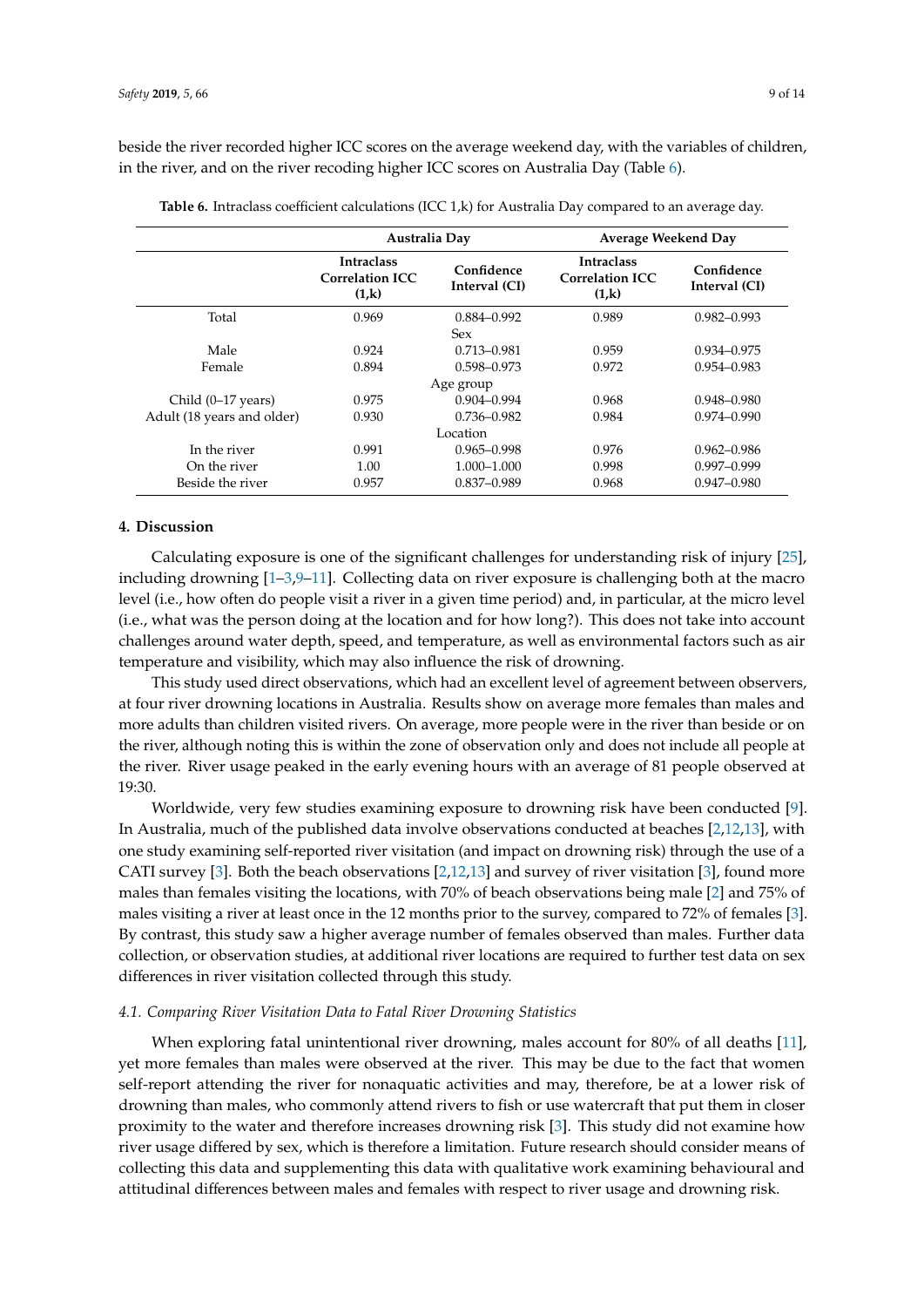When examining river visitation by time of day, the mean number of people observed peaked in the evening hours (M = 71) followed by the afternoon (M = 44). This slightly differs from findings of the epidemiological analysis of fatal unintentional river drowning by the same time of day. The afternoon hours were found to record the highest proportion of river drowning fatalities (41.7%), compared to 20.8% of deaths in the evening hours [\[11\]](#page-12-8). This discrepancy may be explained by the evening time band for deaths running from 18:01 to 00:00, as opposed to the observations, which ran from 18:00 to 20:30, due to ethical constraints, as well as seasonal variation in drowning risk.

Similarly, due to ethical constraints, no data were captured in the early morning hours (00:01 to 06:00), during which time a further 10% of river drowning fatalities occur [\[11\]](#page-12-8). Ethical strategies that do not compromise safety for the data collectors, should be explored to address this gap in river exposure understanding. Options may include remote camera observations or time lapse photography.

# *4.2. Error and Bias*

ICC calculations indicated an excellent level of agreement between observers for all data collected. The majority of ICC scores were above 0.900, with the variable of on the river scoring perfect agreement. This may be due to the fact that there were smaller numbers of people on the water boating or kayaking, as opposed to in or beside the river. Observers were more accurate in calculating the number of males and adults at the river, whereas ICC scores were lower (i.e., <0.900) for the variables of beside the river and females on Australia Day. This may be due to larger numbers or challenges in determining gender when conducting observations, however overall, variables collected on Australia Day still had reasonably accurate ICC scores.

The locations chosen for observations had a bias towards swimming and activities where the person visiting the river was more likely to be in the water or beside the water, rather than on the water. Rivers often had a beach or step entry encouraging swimming. Only one location (the Hawkesbury River) was more predominately geared toward boating and had a boat ramp. Watercraft-related incidents (including both powered and unpowered boats and craft) account for 14% of all river drowning deaths [\[11\]](#page-12-8) in Australia. Future data collection must collect data from a diverse range of river drowning locations and explore data collection at different locations along a river (i.e., not only those locations adjacent to popular entry and exit points).

# *4.3. Challenges*

Rivers are a fluid environment, which poses challenges for the collection of data on exposure. While conducting observations, it was possible for individuals observed to move in and out of the water, to disappear entirely under the water while swimming, and even move in or out of the observation zone entirely. Although there was a high degree of reliability between observers, anecdotally, observers reported challenges in determining the sex of a person, especially if only the head of the person was visible above the water, and also difficulty in determining if older teenagers were children or adults. Exploring alternative ways to collect such data, such as through participatory public data collection tools including electronic diaries or cell phone 'apps', may be warranted to overcome such data challenges.

Collecting data for the length and breadth of a river is another challenge. This study used observation points at known entry and exit points at rivers. While the rivers chosen were high risk drowning locations, people can drown at any point along a river and this study collected data only from the observation zones at each river. Similarly, the hours chosen to collect data may have affected the number (and activities) of people observed. Observations were conducted during daylight hours, with the last observation conducted at 20:30 (still light due to daylight savings). However, 21% of unintentional fatal drownings occur in rivers during the evening hours (18:01 to 00:00) and 10% occur during the early morning hours (00:01am to 06:00) [\[11\]](#page-12-8). Further data are required on behaviour at rivers during the late evening and early morning hours, including the role of alcohol [\[10](#page-12-16)[,26\]](#page-13-5). Remote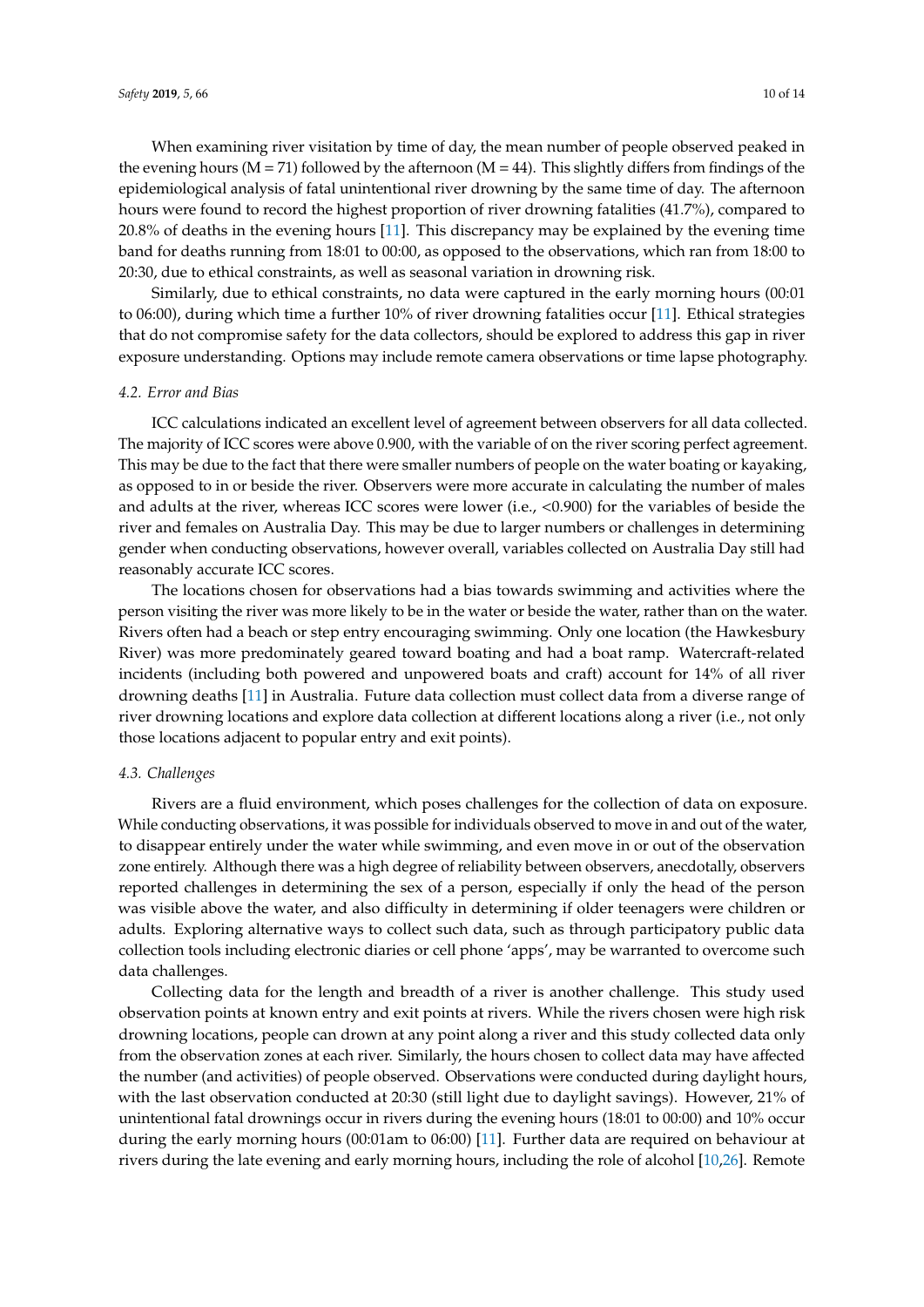observation cameras and community data collection through diaries or cell phone "apps", might be a possibility to collect data on river visitation and usage during the late evening and early morning hours.

Data were collected on three types of river usage, in the river (i.e., in water), on the river, and beside the river. Observations conducted on average number of people beside the river were not as accurate as in the river or on the river. The observation zones often covered quite a large area immediately from the waters' edge to a discernible area up to several metres beyond the riverbank. Falls (i.e., unintentional entry into water) account for 21% of all fatal unintentional drownings in rivers [\[11\]](#page-12-8), although it is not known what distance people fall from. Further research is required to examine the specific issue of falls into rivers, including the impact of alcohol on falls among adults.

### *4.4. Holidays and the Impact on Exposure*

An increase in river visitation was seen on Australia Day with an average of 97 people per observation, compared to an average of 44 on an average weekend day and an average of 39 people per observation overall. When compared to an average weekend day, significantly more males, females, and adults were observed on Australia Day, as well as significantly more people in and beside the river.

Australia Day is a national public holiday where most adults do not attend work and students are on school holidays. Studies have shown an increase in drowning risk on holidays [\[27](#page-13-6)[–30\]](#page-13-7), due to increased leisure time, travel to unfamiliar aquatic environments [\[31\]](#page-13-8), and alcohol consumption [\[32\]](#page-13-9). Studies have also shown increased alcohol consumption at rivers on Australia Day [\[26\]](#page-13-5). Such findings must be considered in the development and timing of distribution of public awareness messages about drowning risk at rivers. Further research is also required to determine if more people visiting rivers is protective or increases drowning risk.

It should be noted that there were Australia Day celebration events held at the data collection site (Murray River), which may have attracted more people than usual to the river precinct. The data collected represent this site on one day only and may not be indicative of other river sites on Australia Day. Further research is required to determine if similar increases in visitation are seen at other rivers on Australia Day and the impact of preorganised events on crowd numbers. The importance of conducting a risk assessment and having a risk mitigation plan in place must be communicated to local councils and organisers holding events in and around rivers [\[33\]](#page-13-10).

### *4.5. Implications for Future Research*

Observing river usage is a sound methodology for data collection on river visitation and usage, as shown by the high ICC scores, which indicated an excellent level of agreement between observers. The process appears to have good usability in the field, with minimal tools (e.g., two observers and a clipboard and pen with a data collection sheet) yielding consistent and usable data. Direct observations also avoid some of the limitations of surveys [\[34\]](#page-13-11). However, the process of conducting observations has its own limitations, as well as being time consuming and labour intensive. While other areas of injury prevention also utilise headcounts [\[35](#page-13-12)[–37\]](#page-13-13), more realistic methods for gathering data on river exposure and usage should also be explored. Alternative data collection measures may include community observation methods that would see larger amounts of data collected at a larger number of river locations with more diverse geographical dispersion and usage patterns. Alternative data collection methods may support or dispute the accuracy of direct observations to calculate river usage.

# *4.6. Practical Applications*

Key findings of this study include the higher usage of rivers among females, adults, in the early evening hours, and on weekends and public holidays. Findings must be considered when developing advocacy messages and interventions targeted to those more likely to be exposed to the risk of river drowning.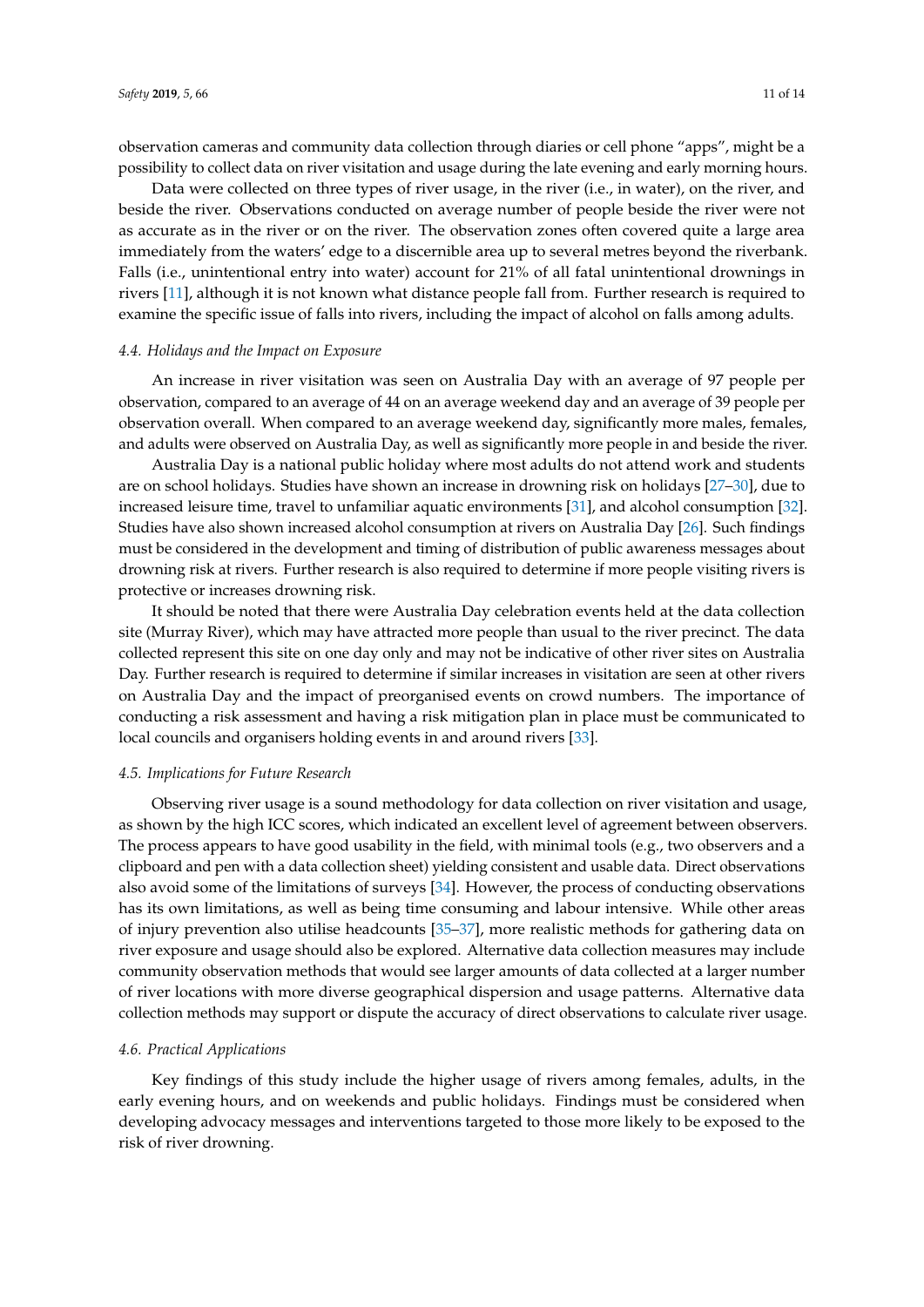Exposure impacts drowning risk [\[1](#page-12-0)[–3\]](#page-12-1). Building upon epidemiological studies of drowning which consider exposure, rather than crude drowning rates per 100,000 population, can provide a more nuanced understanding of those at risk and better inform drowning prevention interventions.

This study detailed a simple approach to the collection of data on exposure that recorded high levels of accuracy between coders. The method was low resource, albeit with some challenges, in particular human resource requirements. Alternative approaches such as remote camera observation, the use of diaries or mobile phone "apps", or artificial intelligence should be explored to allow for greater data collection, including at a wide range of locations and across more time points [\[3\]](#page-12-1). The findings of this study provide justification for observation-based data collection for drowning, in particular at rivers, which have been a neglected yet highly prevalent location for drowning.

### *4.7. Strengths and Limitations*

This study is the first of its kind to use direct observations at river drowning locations. The study design resulted in observations conducted at different times across the day, during both weekdays and weekends. The large number of observations conducted ( $N = 13,326$ ) generated a significant pool of data with which to conduct statistical analysis about river usage. The study design is transferrable to the different sites where data were collected, with a high degree of reliability between observers.

There are limitations associated with this study. The data represent the best efforts of the observers. The fluid nature of river environments, where river users may have moved between zones while being observed (e.g., from beside the water to in the water), may have affected accuracy of data. While observers did not collude or compare findings, they were standing near each other in order to observe the same zone when recording data, which may have impacted the results. Observers may have benefited from practice effects, which saw data recording improve over time.

Data were collected in person (i.e., not using still images or video) and, therefore, there were site-specific visibility issues (e.g., natural slopes and gullies in the land, trees etc.), which may have impaired an observers ability to accurately record data. Observation zones varied in overall size site by site. As the research attracted media coverage (print, radio, television, and online), the results may be subject to social desirability bias. The presence of researchers may have influenced behaviour. While data were collected consistently at all four river locations for Fridays, Saturdays, and Sundays, data for Monday–Thursday were collected at one location only. This is a pilot study and represents what was observed at the four sites during data collection times only. The sites chosen aimed to reflect a diverse range of river scenarios, however these sites may not be a representative mix of typical river recreational locations. Further research is required to test these findings more widely at more diverse river locations. The time of day at which data could be collected was limited by ethical constraints. Given the number of people still present at the end of day counts, consideration should be given to conducting counts later into the evening.

# **5. Conclusions**

Rivers are a leading location for drowning internationally, and the leading location for drowning in Australia, though little is known about exposure to drowning risk. Through direct observations, this study collected data on river visitation and usage, with a high degree of reliability between multiple observers. Despite males accounting for 80% of unintentional river drowning fatalities, more females were observed at rivers. Increased visitation was recorded on weekends and the Australia Day public holiday. The use of observational headcounts provided a greater understanding of river visitation and usage, and therefore drowning risk. Alternative data collection tools and methodologies, such as community observations and the use of cell phone "apps", should be explored.

**Author Contributions:** Conceptualization, A.E.P. and R.C.F.; methodology, A.E.P. and R.C.F.; validation, P.A.L.; formal analysis, A.E.P., R.C.F., and D.L.; investigation, A.E.P. and R.C.F.; resources, A.E.P. and R.C.F.; writing—original draft preparation, A.E.P. and R.C.F.; writing—review and editing, A.E.P., R.C.F., P.A.L., and D.L.; visualization, A.E.P. and R.C.F.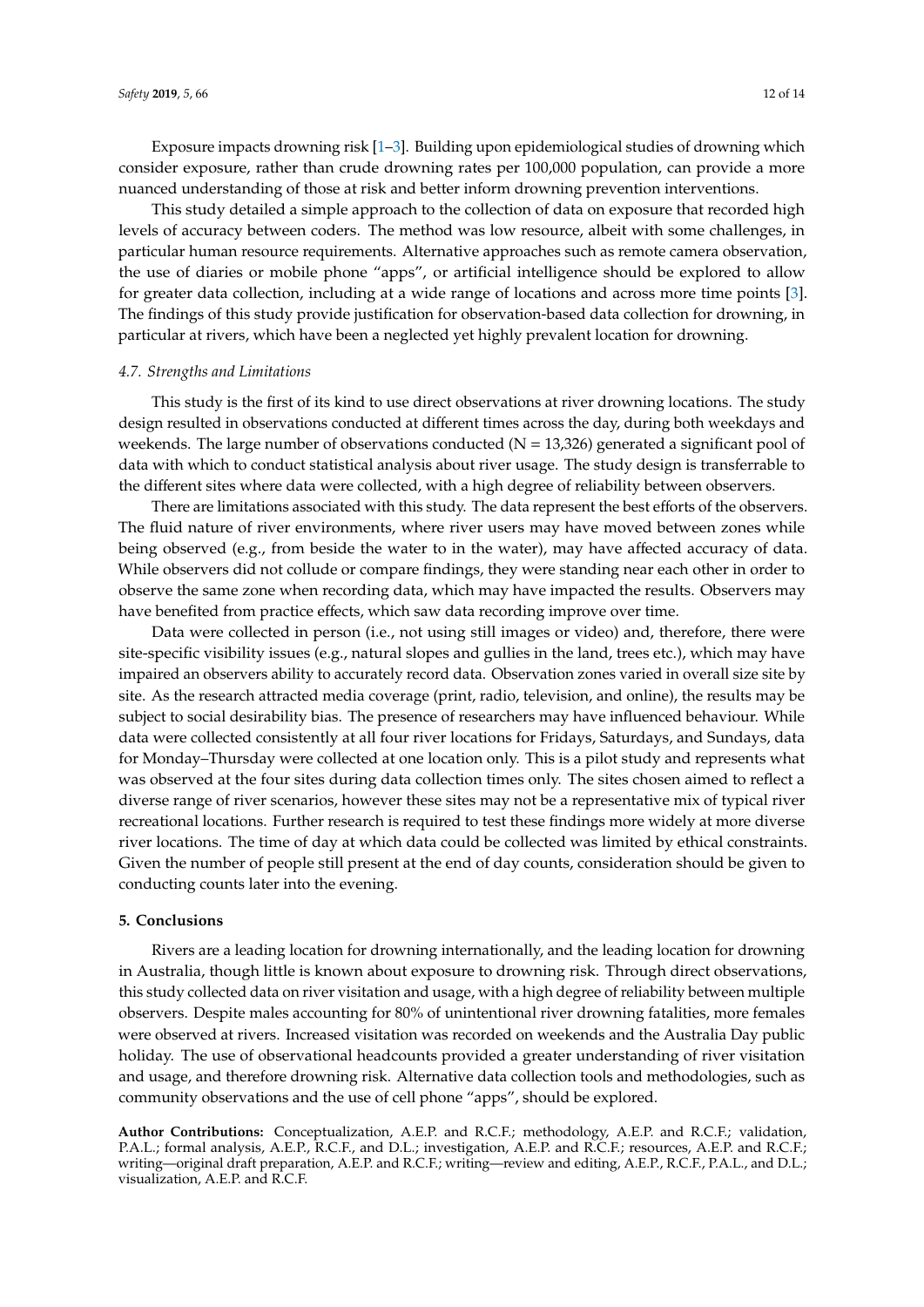**Funding:** This research received no external funding.

**Acknowledgments:** This research is supported by Royal Life Saving Society–Australia to aid in the reduction of drowning. Research at Royal Life Saving Society–Australia is supported by the Australian Government. The authors would like to thank the river users who were welcoming of our presence. The authors wish to thank Stacey Pidgeon (Royal Life Saving Society–Australia) and Matthew Riggs (James Cook University) for their assistance in gathering the data. Lead author AEP's doctoral studies are supported through an Australian Government Research Training Program Scholarship.

**Conflicts of Interest:** The authors declare no conflict of interest.

# **References**

- <span id="page-12-0"></span>1. Mitchell, R.J.; Williamson, A.M.; Olivier, J. Estimates of drowning morbidity and mortality adjusted for exposure to risk. *Inj. Prev.* **2010**, *16*, 261–266. [\[CrossRef\]](http://dx.doi.org/10.1136/ip.2009.024307) [\[PubMed\]](http://www.ncbi.nlm.nih.gov/pubmed/20696716)
- <span id="page-12-9"></span>2. Morgan, D.; Ozanne-Smith, J.; Triggs, T. Direct observation measurement of drowning risk exposure for surf beach bathers. *J. Sci. Med. Sport* **2009**, *12*, 457–462. [\[CrossRef\]](http://dx.doi.org/10.1016/j.jsams.2008.04.003) [\[PubMed\]](http://www.ncbi.nlm.nih.gov/pubmed/18768365)
- <span id="page-12-1"></span>3. Peden, A.E.; Franklin, R.C.; Leggat, P.A. Exploring visitation at rivers to understand drowning risk. *Inj. Prev.* **2019**, *25*, 392–399. [\[CrossRef\]](http://dx.doi.org/10.1136/injuryprev-2018-042819) [\[PubMed\]](http://www.ncbi.nlm.nih.gov/pubmed/29875291)
- <span id="page-12-2"></span>4. Andersen, L.P.; Mikkelsen, K.L. Recall of occupational injuries: A comparison of questionnaire and diary data. *Saf. Sci.* **2008**, *46*, 255–260. [\[CrossRef\]](http://dx.doi.org/10.1016/j.ssci.2007.06.014)
- <span id="page-12-3"></span>5. Af Wåhlberg, A.E.; Dorn, L. How reliable are self-report measures of mileage, violations and crashes? *Saf. Sci.* **2015**, *76*, 67–73. [\[CrossRef\]](http://dx.doi.org/10.1016/j.ssci.2015.02.020)
- <span id="page-12-4"></span>6. Robson, C. Chapter 13: Observational Methods. In *Real World Research*, 3rd ed.; John Wiley and Sons: Chichester, UK, 2011.
- <span id="page-12-5"></span>7. Gulliver, P.; Begg, D. Usual water-related behaviour and 'near-drowning' incidents in young adults. *Aust. N. Z. J. Public Health* **2005**, *29*, 238–243. [\[CrossRef\]](http://dx.doi.org/10.1111/j.1467-842X.2005.tb00761.x)
- <span id="page-12-6"></span>8. Howland, J.; Mangione, T.; Hingson, R.; Levenson, S.; Winter, M.; Altwicker, A. A pilot survey of aquatic activities and related consumption of alcohol, with implications for drowning. *Public Health Rep.* **1990**, *105*, 415–419.
- <span id="page-12-7"></span>9. Peden, A.E.; Franklin, R.C.; Leggat, P.A. Fatal River Drowning: Identification of Research Gaps through a Systematic Literature Review. *Inj. Prev.* **2016**, *22*, 202–209. [\[CrossRef\]](http://dx.doi.org/10.1136/injuryprev-2015-041750)
- <span id="page-12-16"></span>10. Peden, A.E.; Franklin, R.C.; Leggat, P.A. Alcohol and its contributory role in fatal drowning in Australian rivers, 2002–2012. *Accid. Anal. Prev.* **2017**, *98*, 259–265. [\[CrossRef\]](http://dx.doi.org/10.1016/j.aap.2016.10.009)
- <span id="page-12-8"></span>11. Peden, A.E.; Franklin, R.C.; Leggat, P.A. The Hidden Tragedy of Rivers: A decade of unintentional fatal drowning in Australia. *PLoS ONE* **2016**, *11*, e0160709. [\[CrossRef\]](http://dx.doi.org/10.1371/journal.pone.0160709)
- <span id="page-12-10"></span>12. Morgan, D. Estimates of drowning morbidity and mortality adjusted for exposure to risk. *Inj. Prev.* **2011**, *17*, 359. [\[CrossRef\]](http://dx.doi.org/10.1136/injuryprev-2011-040130) [\[PubMed\]](http://www.ncbi.nlm.nih.gov/pubmed/21768613)
- <span id="page-12-11"></span>13. Morgan, D.; Ozanne-Smith, J. Development and Trial of a Water Exposure Measure of Estimated Drowning Risk for Surf Bathers. *Int. J. Aquat. Res. Educ.* **2013**, *7*, 116–135. [\[CrossRef\]](http://dx.doi.org/10.25035/ijare.07.02.04)
- <span id="page-12-12"></span>14. World Health Organization. *Preventing Drowning: An Implementation Guide*; World Health Organization: Geneva, Switzerland, 2017.
- <span id="page-12-13"></span>15. Peden, A.E.; Franklin, R.C.; Leggat, P.A.; Aitken, P. Causal Pathways of Flood Related River Drowning Deaths in Australia. *PLOS Curr. Disasters* **2017**. [\[CrossRef\]](http://dx.doi.org/10.1371/currents.dis.001072490b201118f0f689c0fbe7d437)
- 16. Peden, A.E.; Franklin, R.C.; Leggat, P.A. The Flood-Related Behaviour of River Users in Australia. *PLOS Curr. Disasters* **2018**. [\[CrossRef\]](http://dx.doi.org/10.1371/currents.dis.89e243413a0625941387c8b9637e291b)
- 17. Peden, A.E.; Franklin, R.C.; Leggat, P.A. Cardiopulmonary resuscitation and first-aid training of river users in Australia: A strategy for reducing drowning. *Health Promot. J. Aust.* **2019**, *30*, 258–262. [\[CrossRef\]](http://dx.doi.org/10.1002/hpja.195)
- 18. Peden, A.E.; Franklin, R.C.; Leggat, P.A. Preventing river drowning deaths: Lessons from coronial recommendations. *Health Promot. J. Aust.* **2018**, *29*, 144–152. [\[CrossRef\]](http://dx.doi.org/10.1002/hpja.24)
- <span id="page-12-14"></span>19. Peden, A.E.; Franklin, R.C.; Leggat, P.A. Developing drowning prevention strategies for rivers through the use of a modified Delphi process. *Inj. Prev.* **2019**. [\[CrossRef\]](http://dx.doi.org/10.1136/injuryprev-2019-043156)
- <span id="page-12-15"></span>20. Watt, K.; Applegarth, K.; Fischer, J. Bingeing on the Beach: An Exploratory Study of Alcohol Consumption, Knowledge, Attitudes and Behaviour of Young Beachgoers. *Inj. Prev.* **2012**, *18* (Suppl. 1), A70–A71. [\[CrossRef\]](http://dx.doi.org/10.1136/injuryprev-2012-040580f.30)